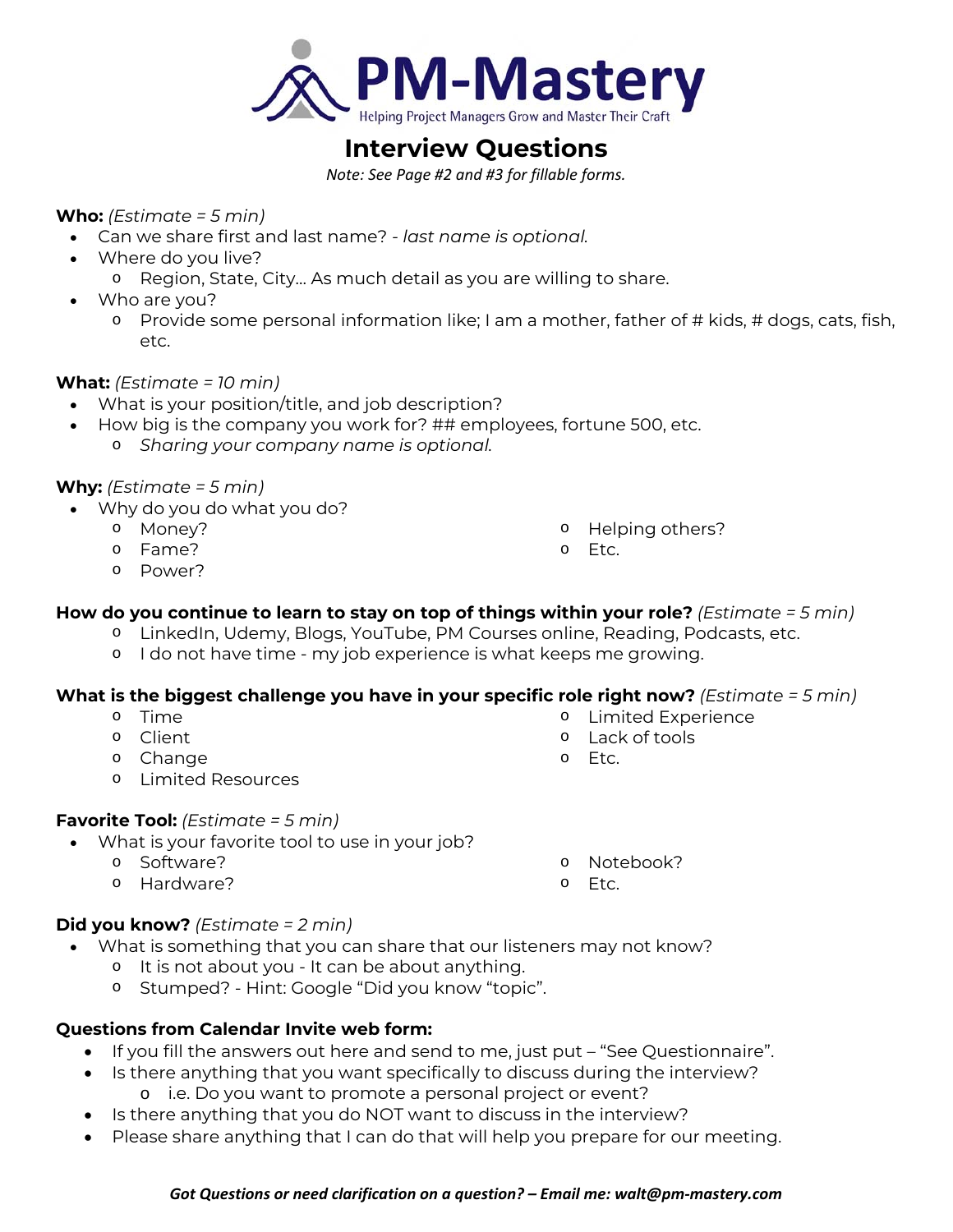

# **Questionnaire Worksheet**

#### **Who:**

- Can we share first and last name?  *last name is optional.*
- Who are you?

**What:** 

What is your position/title, and job description? / How big is the company you work for?

## **Why:**

Why do you do what you do?

**How do you continue to learn in order to stay on top of things within your role?**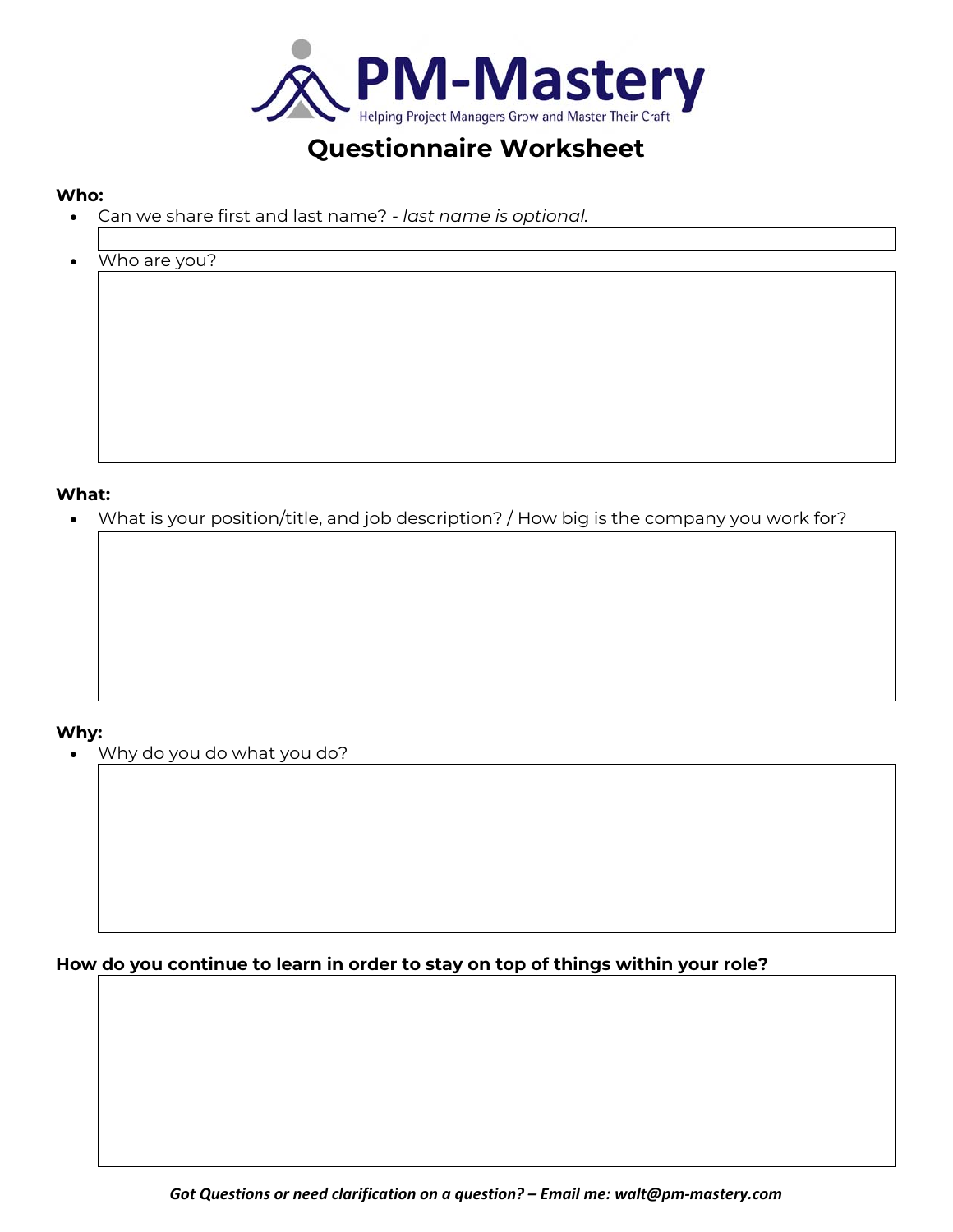

## **Challenge:**

What is the biggest challenge you have in your specific role right now?

#### **Favorite Tool(s):**

What is your favorite tool(s) to use in your job?

## **Did you know?**

#### **Questions from Calendar Invite web form:**

*Note: If you fill the answers out here and send to me, just put – "See Questionnaire" on the web form.* 

• Is there anything that you want specifically to discuss during the interview? o i.e. Do you want to promote a personal project or event?

• Is there anything that you do NOT want to discuss in the interview?

Please share anything that I can do that will help you prepare for our meeting.